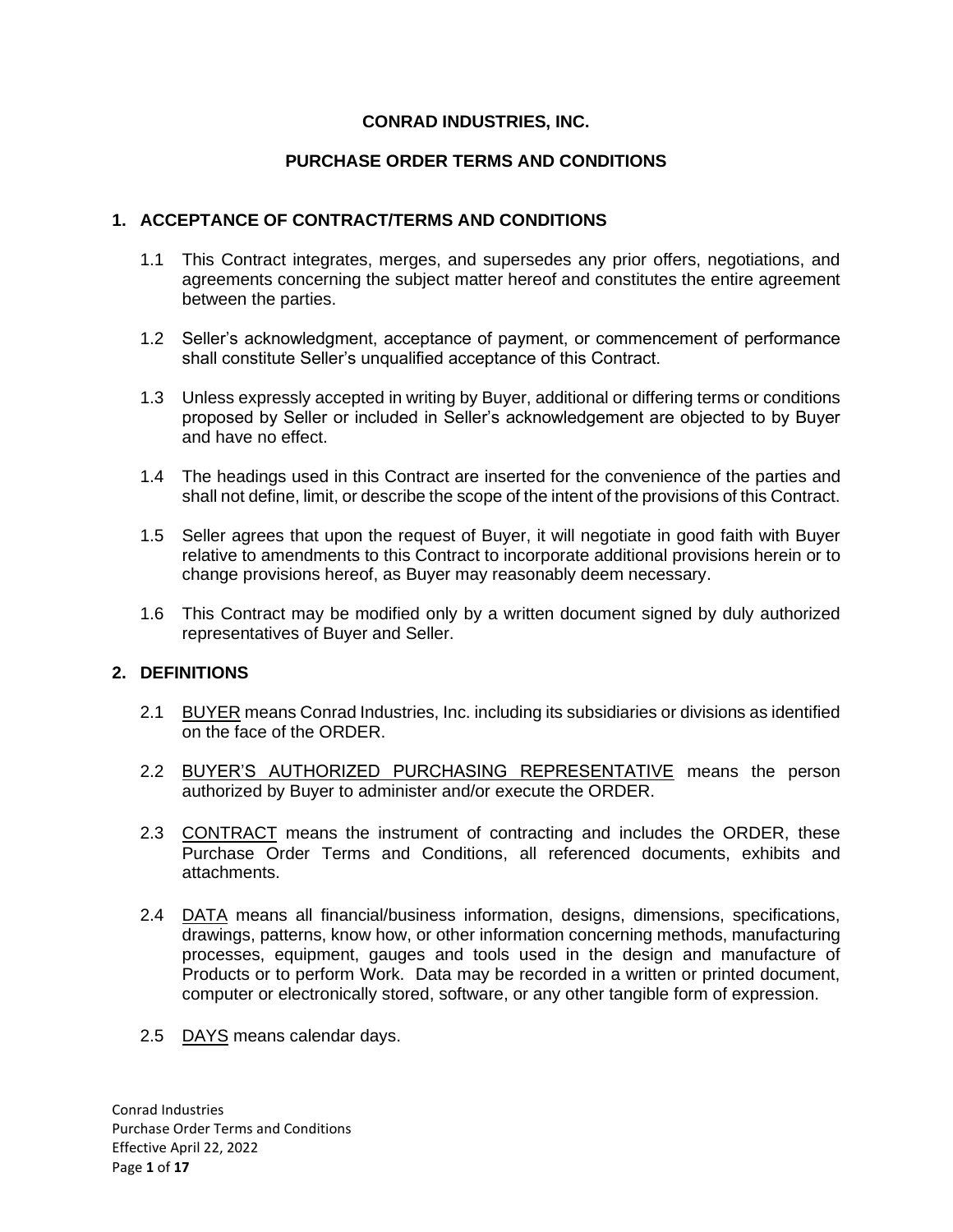- 2.6 DELIVERY DATE means the date specified by Buyer in an Order by which goods shall be delivered or services shall be completed by Seller.
- 2.7 DISPUTE means a disagreement between Buyer and Seller that cannot be resolved.
- 2.8 ORDER means the Buyer's purchase order issued to Seller.
- 2.9 PARTIES means Buyer and Seller collectively.
- 2.10 PRODUCTS means those goods, supplies, reports, computer software, data, materials, articles, items, parts, components or assemblies and any incidental services described in the ORDER.
- 2.11 PROPRIETARY INFORMATION means all Data or other information that is identified in writing at the time of disclosure as proprietary and marked with an appropriate legend, marking or stamp identifying the Data as proprietary to the party disclosing the information, and includes any information marked with a restrictive legend.
- 2.12 SELLER means the party identified on the Order and with whom Buyer is contracting.
- 2.13 WORK means all required labor, articles, materials, supplies, goods and services constituting the subject matter of this Contract.

# **3. ORDER OF PRECEDENCE**

- 3.1 In the event of any inconsistency between any parts of this Contract, the inconsistency shall be resolved by giving precedence in the following order:
	- A. Change Order Document
	- B. Purchase Order Document
	- C. Purchase Order Terms and Conditions
	- D. Master Service Agreement (if applicable)
	- E. Statement of Work
	- F. Specifications
	- G. Drawings

### **4. APPLICABLE LAWS/COMPLIANCE WITH LAWS**

- 4.1 This Contract and any matter arising out of or related to this Contract shall be governed by the laws of the State of Louisiana, without regard to its conflicts of law provisions.
- 4.2 Seller, in the performance of this Contract, represents and warrants that it is in compliance with and all Products or Work supplied hereunder have been produced or provided in compliance with the applicable provisions of all federal, state, or local laws or ordinances and all related lawful orders, rules and regulations. Seller shall comply with any provisions, representations, or agreements, or contractual clauses required to be included or incorporated by reference or operation of law in any Order. Seller shall be required to obtain and pay for any license, permit, inspection or listing by any public body or certification organization required in connection with the manufacture, performance, completion, or delivery of any Product or Work.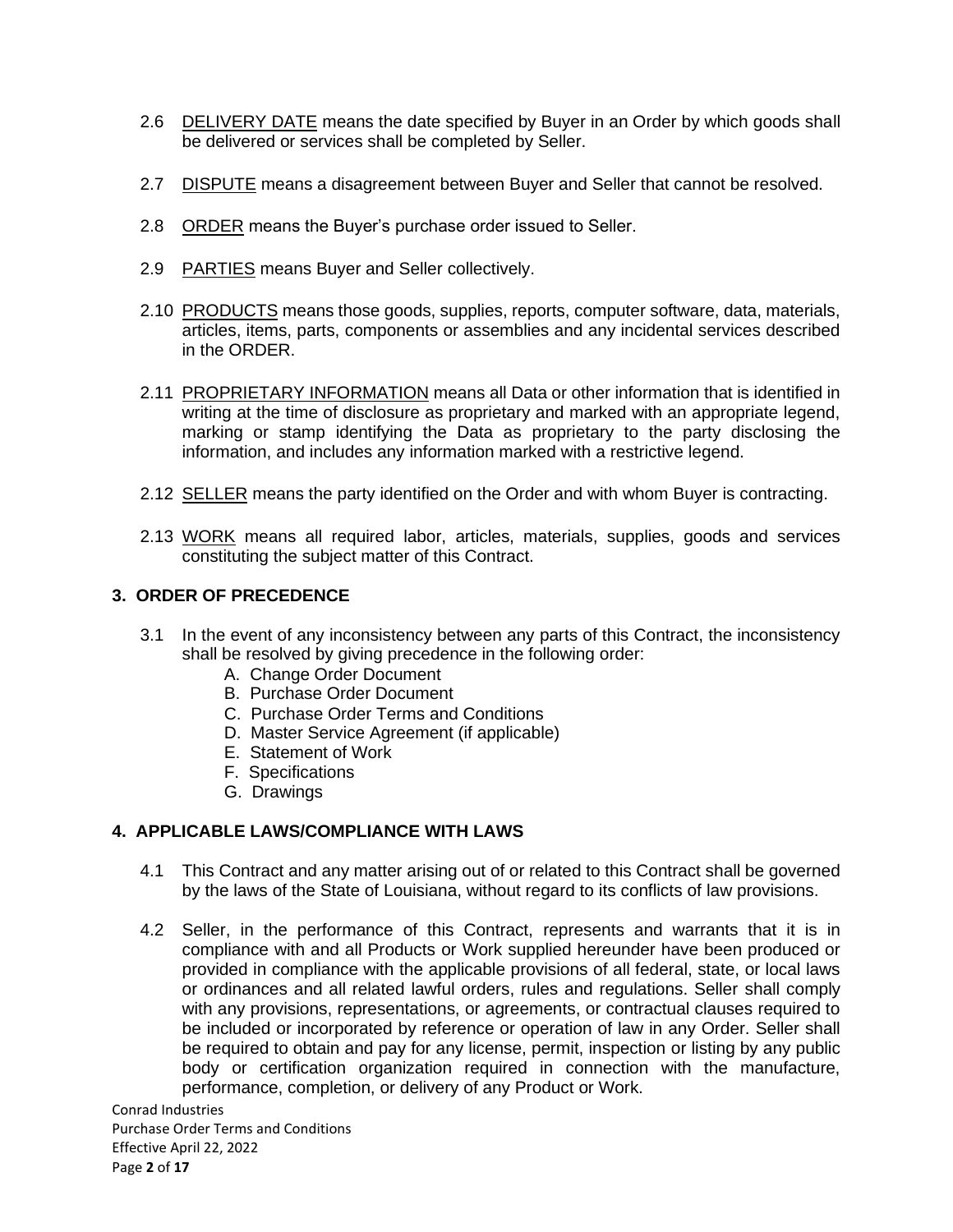# **5. CHANGES**

- 5.1 Buyer's Authorized Purchasing Representative may at any time, by written order, make changes within the general scope of this Contract to (A) drawings, designs, specifications, planning, and/or other technical documents; (B) method of shipment, packaging, or packing; (C) place of delivery; (D) reasonable adjustments in quantities or delivery schedules or both; (E) place of inspection; and (F) place of acceptance.
- 5.2 If any such change causes an increase or decrease in the cost or time required to perform this Contract, Buyer shall make an equitable adjustment in the price and/or delivery schedule, and modify this Contract accordingly.
- 5.3 Any claim by Seller for adjustment under this Section 5 must be in a detailed writing and delivered to Buyer within five (5) days after Seller's receipt of notification of change. Any change will be authorized by a duly executed amendment to this Order.
- 5.4 Failure to agree to any adjustment shall be resolved in accordance with the "Disputes" clause of this Contract. However, nothing contained in this "Changes" clause shall excuse Seller from proceeding without delay in the performance of this Contract as changed.

### **6. CONTRACT DIRECTION**

- 6.1 Only the Buyer's Authorized Purchasing Representative has authority on behalf of Buyer to make changes to this Contract. All amendments must be identified as such in writing and executed by the parties.
- 6.2 Buyer's engineering and technical personnel may from time to time render assistance or give technical advice or discuss or effect an exchange of information with Seller's personnel concerning the Work hereunder. No such action shall be deemed to be a change under the "Changes" clause of this contract and shall not be the basis for equitable adjustment.
- 6.3 Except as otherwise provided herein, all notices to be furnished by Seller shall be in writing and sent to Buyer's Authorized Purchasing Representative.

### **7. PACKING AND SHIPMENT**

- 7.1 Unless otherwise specified, all Work is to be packed in accordance with good commercial practice.
- 7.2 All deliveries shall be strictly in accordance with the applicable quantities and Delivery Date(s) set forth in the Order. Buyer reserves the right to return overshipments and early shipments at Seller's expense. Seller shall be liable for all storage/handling charges incurred as a result of overshipments and early shipments.
- 7.3 A complete packing list shall be enclosed with all shipments. Seller shall mark containers or packages with necessary lifting, loading, and shipping information,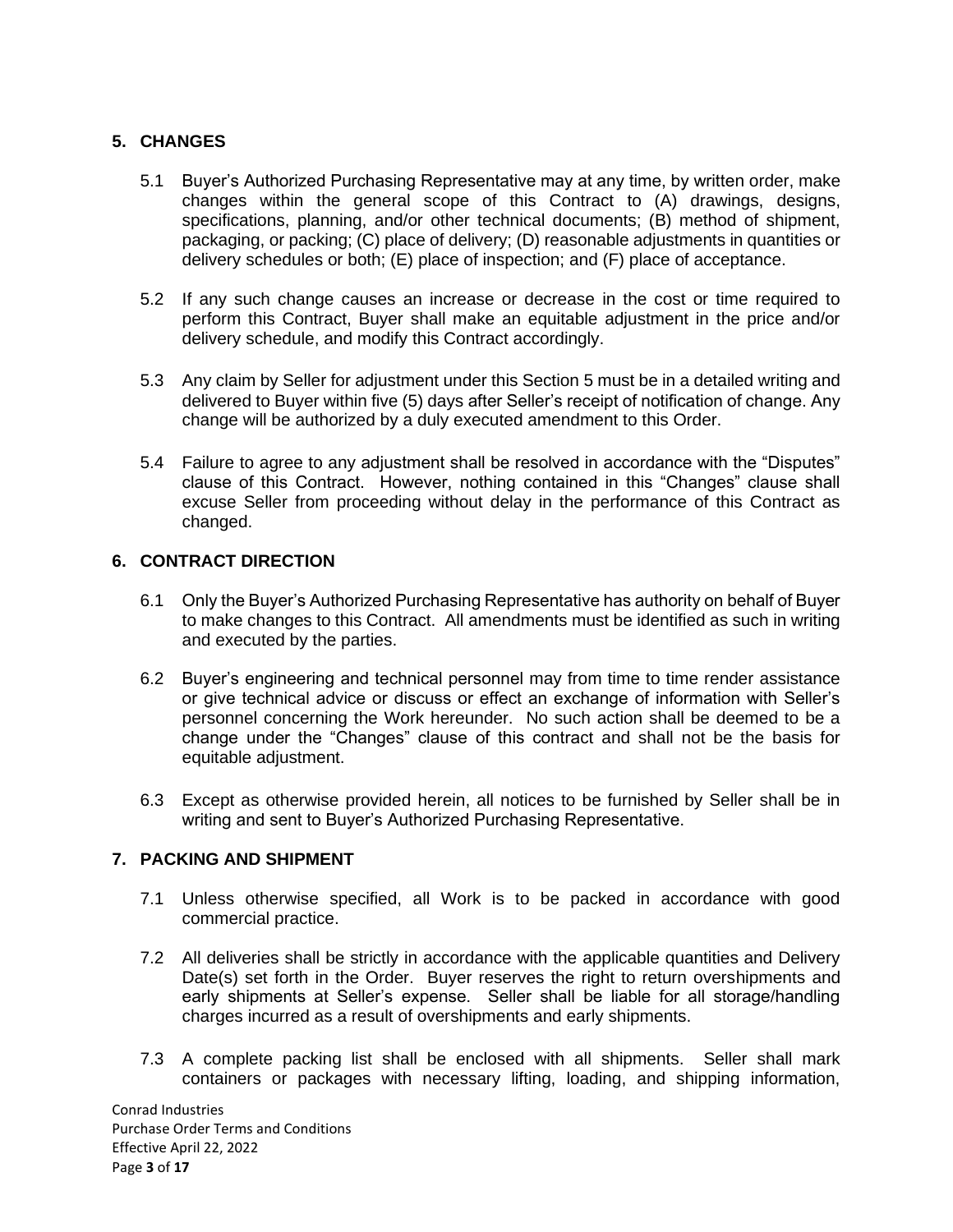including the Buyer Order number, item number, dates of shipment, and the names and addresses of consignor and consignee. Bills of lading shall include Seller's Order number.

7.4 Unless otherwise specified, delivery shall be FOB Buyer's facility as indicated on the Order, with freight paid by Seller.

### **8. TIMELY PERFORMANCE**

- 8.1 Buyer's production schedules and warranties to its customers are dependent upon the agreement that delivery of the Work will occur by the Delivery Date. Time is of the essence, and Seller shall be responsible for all damages of any kind incurred or suffered by Buyer which were caused by any delay of Seller in meeting the Delivery Date.
- 8.2 If Seller becomes aware of difficulty in performing the Work or delivering the Work by the Delivery Date, Seller shall timely notify Buyer, in writing, as soon as Seller is aware that such difficulty exists. This notification shall include (a) a description of the difficulty (b) its occurrence date; (c) its expected duration, and (d) its expected effect on the Delivery Date, but such notification shall not change the Delivery Date.
- 8.3 Excusable Delays.
	- 8.3.1 Seller shall not be in default because of any failure to perform the Work if the failure arises from causes beyond the control and without the fault or negligence of the Seller. Examples of these causes are (a) acts of God or of the public enemy, (b) acts of the Government in either its sovereign or contractual capacity, (c) fires, (d) floods, (e) epidemics and pandemics, (f) quarantine restrictions, (g) strikes, (h) freight embargoes, and (i) unusually severe weather. In each instance, the failure to perform must be beyond the control and without the fault or negligence of Seller.
	- 8.3.2 Within seven (7) days of first knowledge of the Seller that any Delivery Date will be affected by any event of Excusable Delay, Seller shall notify Buyer in writing, and shall furnish an estimate of the extent of the delay. Seller shall include with that notice (a) a description of the event, (b) its occurrence date, (c) its expected duration, and (d) its expected effect on the Delivery Date. Seller shall inform Buyer in writing of the end of an event of Excusable Delay within ten (10) days of its cessation and include an estimate of the delay in the Delivery Date, if any, caused by that event. Upon receipt of Seller's notice of an event of Excusable Delay, Buyer shall, within seven (7) days, either acknowledge the same in writing and indicate agreement if such development is to be treated as an event of Excusable Delay, or state any objections, and the reasons therefor, to acceptance of this development as an event of Excusable Delay. If the parties cannot come to an agreement on whether an event of Excusable Delay occurred, the matter shall be resolved pursuant to the Disputes section of this Contract. If and when a Delivery Date is delayed by an event of Excusable Delay, the Delivery Date shall be adjusted by a period equal to the period specifically and exclusively resulting from the Excusable Delay, subject to the rights of Buyer under the Termination clause of this Contract.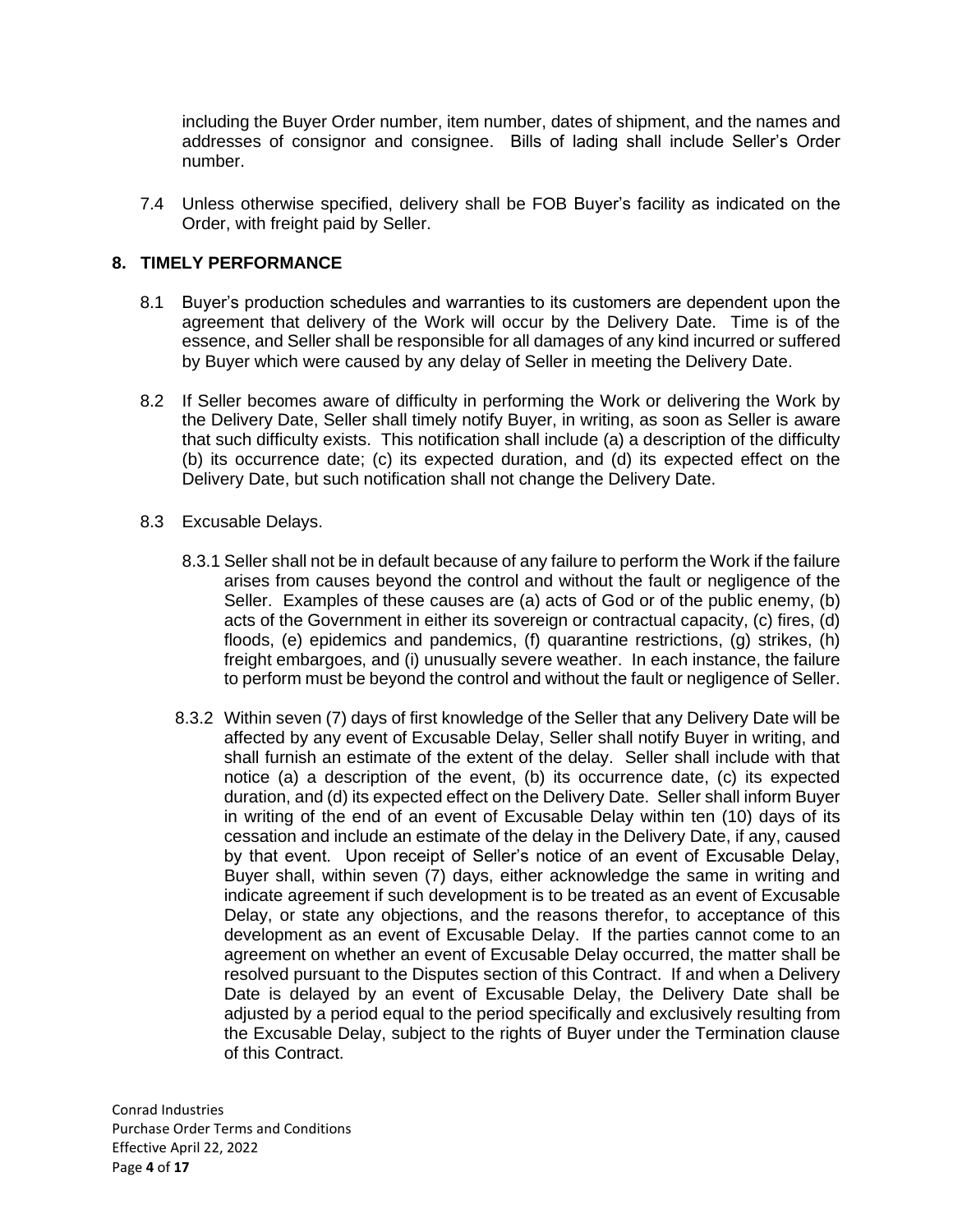### **9. WORK ON BUYER'S PREMISES**

9.1 In the event Seller is required to enter Buyer's facilities to perform Work, Seller agrees that it will enter into a Master Service Agreement with Buyer and provide indemnity and insurance in accordance therewith.

### **10. INVOICING AND PAYMENT**

- 10.1 Unless otherwise provided, no invoice shall be issued and no payment will be made prior to physical delivery of the Work.
- 10.2 Seller's invoices shall contain the following information:
	- a. Buyer's Order number;
	- b. Invoice number;
	- c. Invoice date;
	- d. Seller's name and address (must agree to Order);
	- e. Line item indicating service/goods description exactly as indicated on Buyer's Order and must reference appropriate Order line item number;
	- f. Quantity, unit or measure and unit price exactly as indicated on Buyer's Order;
	- g. Date(s) of service or delivery;
	- h. Additional miscellaneous charges (i.e., sales tax, freight) MUST be separate items on the invoice;
	- i. Total invoice value;
	- j. Buyer's Customer Project number.
- 10.3 If Seller's "remit to" address is different than the address indicated on the Order, the invoice must clearly identify the "remit to" address.
- 10.4 In the event a shipment is made at Buyer's expense (i.e., FOB Origin), Seller shall include a copy of the freight bill (which shall include the weight of items shipped) with each invoice.
- 10.5 Buyer reserves the right to return invoices failing to comply with these instructions for resubmittal of a correct invoice.
- 10.6 Unless otherwise provided, terms of payment shall be net thirty (30) days from the latest of the following: (a) Buyer's receipt of Seller's proper invoice; (b) scheduled Date of the Work; or (c) actual delivery date of the Work.
- 10.7 Payment shall have deemed to have been made as of the date of mailing Buyer's payment or electronic funds transfer.
- 10.8 Any amounts owing to Buyer by Seller may be set off against amounts otherwise due to Seller under an Order. Such amounts may be applied to future purchases or returned in full to Buyer, subject to Buyer's discretion.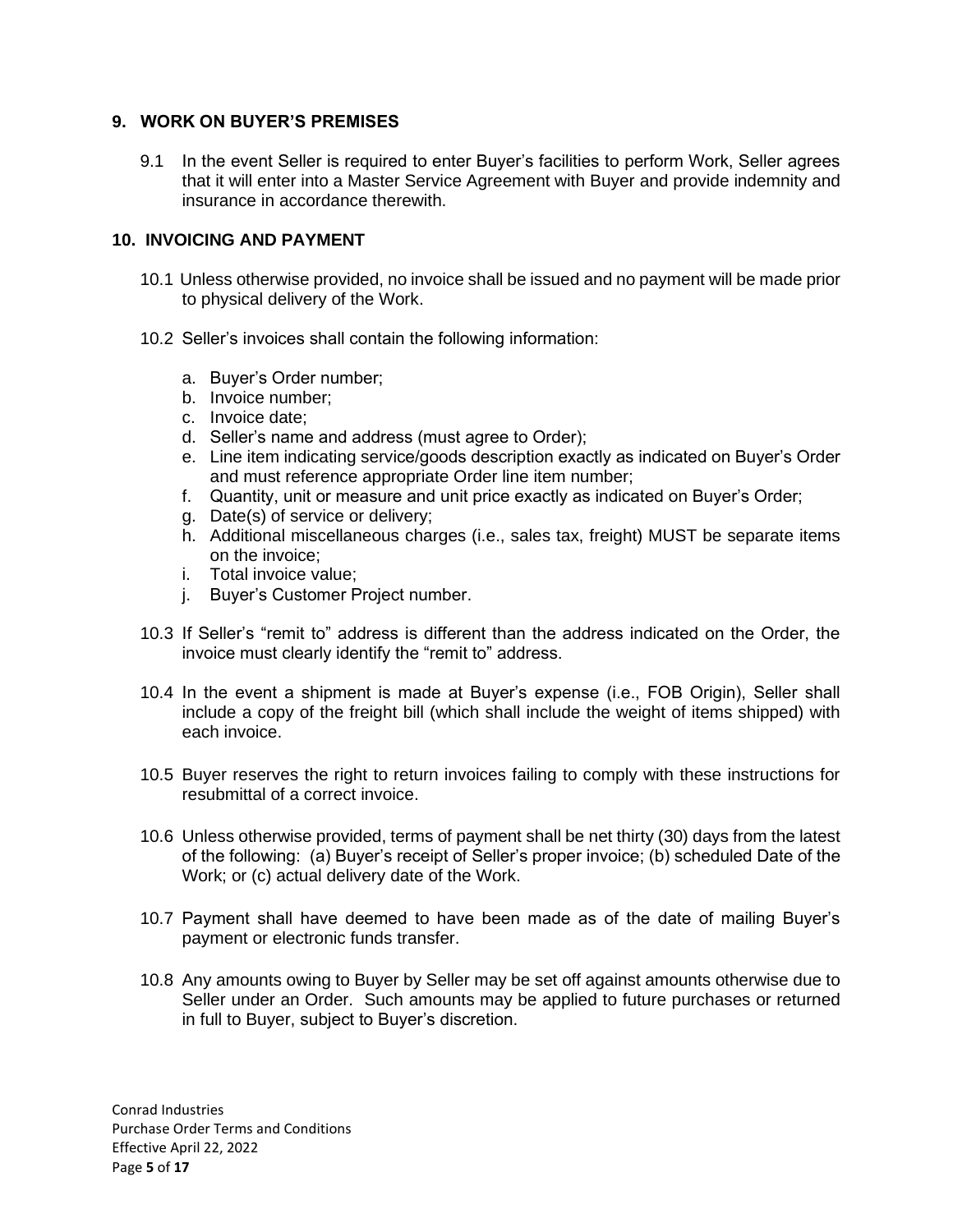## **11. ASSIGNMENT**

11.1 Seller may not assign this Contract, in whole or in part, or the right to any payment due hereunder, without Buyer's prior written consent. Any unauthorized assignment of this Order, by operation of laws or otherwise, will be void. This Contract will insure to the benefit of each party's successors and authorized assigns. Without limiting the foregoing, Seller may use subcontractors to fulfill its obligations hereunder; provided, however that (a) Seller will remain liable for the performance of all of its obligations under this Contract, even if subcontracted, and (b) Seller will be as liable for the acts or omissions of Seller's subcontractors, including for indemnification purposes, as it would its own acts or omissions.

### **12. RISK OF LOSS**

- 12.1 With regard to the Work provided by Seller, delivery shall not be deemed complete until the Work has actually been received by Buyer at its facility. The risk of loss shall not pass to Buyer until delivery of the Products or Work to the location designated on the face of this Order and acceptance by Buyer.
- 12.2 If Buyer rightfully rejects the Work or Products, receives a non-conforming tender, or revokes its acceptance, risk of loss and title shall be deemed to have remained with Seller.

If the Products ordered are destroyed or substantially damaged before delivery to Buyer at its facility, Buyer may, at its option, terminate the Order or require delivery of substitute Products of equal quantity and quality. Such delivery will be made as soon as commercially practicable at no additional cost to Buyer. If loss of Products is partial, Buyer may require delivery of the Products not destroyed.

# **13. WARRANTY**

- 13.1 Seller represents and warrants that all Products, including replacement Products furnished by Seller will:
	- a. Be new;
	- b. Conform to all applicable specifications, drawings, samples and descriptions;
	- c. Merchantable;
	- d. Free and clear of all liens, claims or encumbrances of every kind;
	- e. Fit for the particular purpose(s) for which such Products are ordinarily employed and any other purpose(s) specified by Buyer;
	- f. Be free from defects in material, design and workmanship.
- 13.2 Seller represents, warrants and agrees that all Services will be performed in a professional and workmanlike manner consistent with best industry practices.
- 13.3 Seller represents, warrants, and agrees that the Products and/or Services provided pursuant to this Contract do not and will not violate or misappropriate any third-party property right, including any patent, copyright, trademark, trade secret, right of publicity, right of privacy or any other.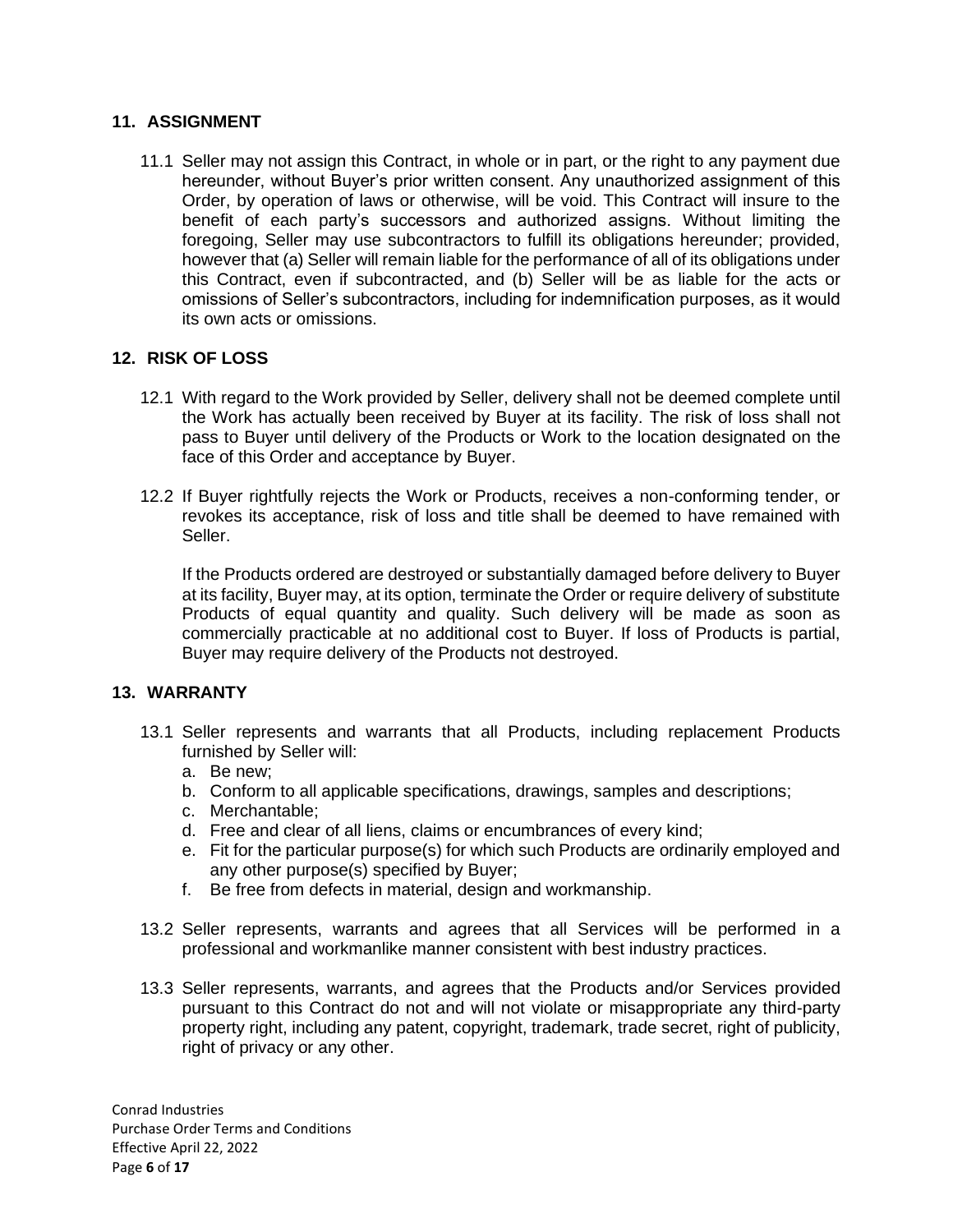- 13.4 The foregoing express warranties are in addition to, and not in limitation of, any warranty customarily made by Seller for its Products, any other warranty made by Seller to Buyer in connection with such Products, and any implied warranties of any kind or nature, and will be construed as conditions as well as warranties. Any additional warranties made by Seller to Buyer will be incorporated into this Contract by reference.
- 13.5 Seller's warranties for each Product and each Service will extend for a period of twelve (12) months or such longer period as may be offered by Seller or Seller's suppliers, after the Product or Service is accepted by Buyer and successfully used for its intended purpose, whichever is later, except that Seller's warranty under 13.3 (noninfringement) will extend in perpetuity. If Seller or Seller's suppliers provide warranties for longer than twelve (12) months, the longer period of such warranties will be incorporated into the Contract by reference.
- 13.6 Notice of any defect may be given to Seller at any time within the warranty period except that notice of latent defect or one concealed by fraud or gross negligence may be given at any time. Seller will, at Buyer's option, either repair or replace defective Products and/or re-perform defective Services, at Seller's sole expense. Seller will also repair or replace any damage to Buyer's or any third-party real or personal property caused by defects in the Products. If any Products are returned to Seller for correction or replacement pursuant to this Article, Seller shall bear the transportation costs to the Seller's plant and return to Buyer.
- 13.7 If Seller fails to proceed with reasonable promptness to replace or correct defective or nonconforming Work, Buyer may replace, correct or reprocure such defective or nonconforming Work and charge to Seller any increased cost or may offset such increased cost in accordance with Article 10.8 herein.
- 13.8 The rights and remedies of Buyer provided in this Article are in addition to and do not limit any rights afforded to the Buyer by any other article of this Contract.
- 13.9 The warranties provided herein will also apply to and be for the benefit of all of (a) Buyer's parent and affiliated companies, as well as all directors, employees and agents of Buyer and such entities; and (b) if Buyer is not the ultimate consumer of Products, or if Products are incorporated into products Buyer sells to its own customer(s), all warranties available to Buyer under this Contract will be deemed made and available to the ultimate consumer of the Products.

# **14. ADVERTISING**

14.1 Seller may make no advertising or publicity statements in any medium having or containing any reference to Buyer, Buyer's trademarks or logos, or any of its personnel, including on any customer lists Seller uses for advertising and promotional purposes, without Buyer's prior written consent in each instance. Unauthorized use by seller may result in penalties, legal matters, to include contract termination without penalty to Buyer.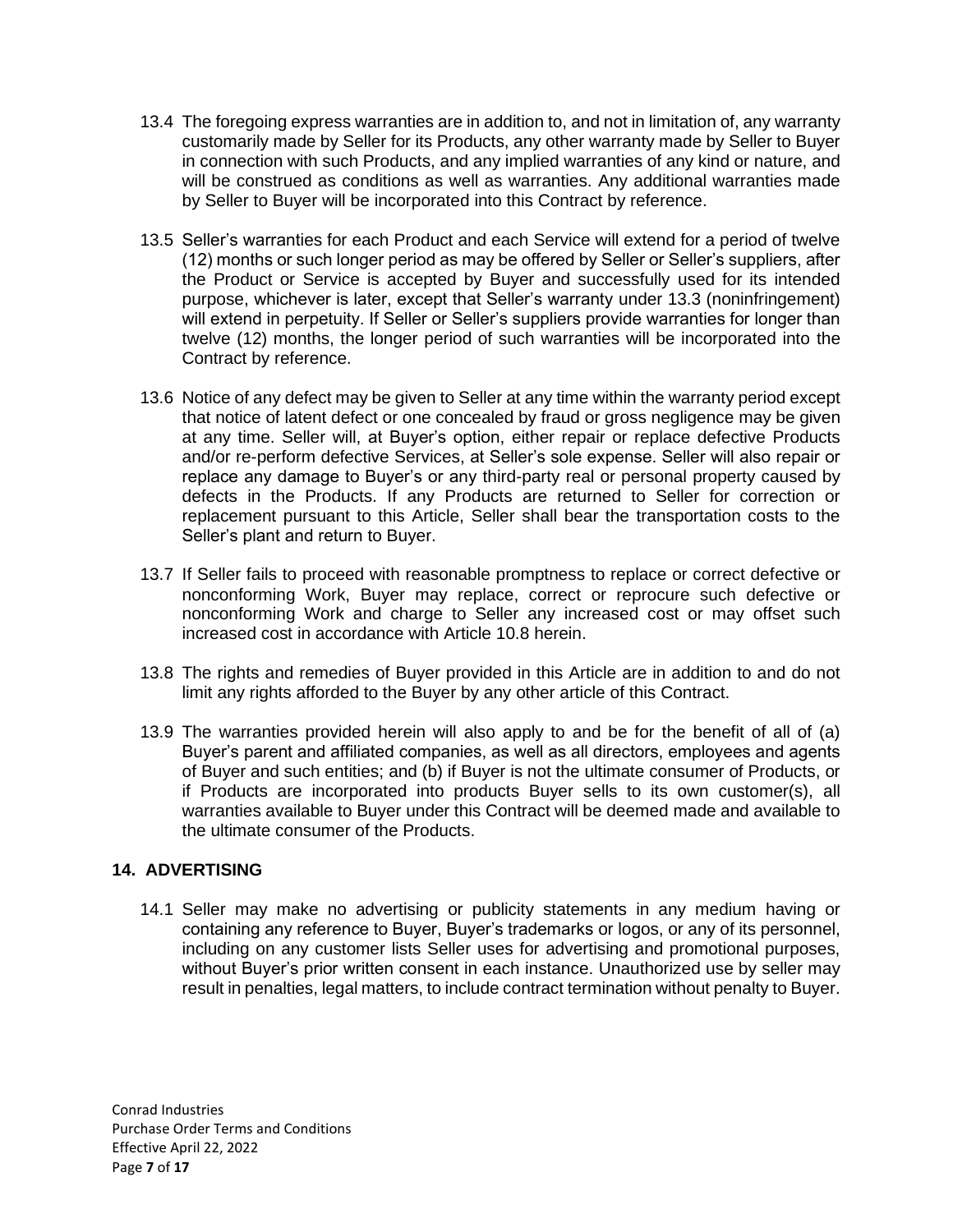## **15. CONFIDENTIALITY**

- 15.1 Seller acknowledges that the terms of this Contract are confidential and will not disclose the terms of this Contract to any third party, except to Seller's legal and financial advisors who are obligated to keep such information confidential and as necessary for Seller to perform Seller's obligations under this Contract, and as otherwise specifically agree in writing by Buyer.
- 15.2 Seller further acknowledges that all information disclosed to Seller by Buyer and/or information developed in the course of Seller's performance under this Contract, by either party, alone or with others (together with the terms of this Agreement, the "Confidential Information"), is Buyer's exclusive property. Seller may use the Confidential Information only as necessary to perform Seller's obligations under this Contract, and Seller may not disclose the Confidential Information to any third party, except in those cases set forth above regarding the terms of this Contract.
- 15.3 Confidential Information shall not include information that (a) is or becomes known to the general public, other than as a result of Seller's breach of any obligation hereunder; or (b) was, at the time of receipt by Seller, otherwise known to Seller without restriction as to use or disclosure; or (c) becomes known to Seller from a source other than Buyer without breach of this Contract by Seller; or (d) is developed independently by Seller and without reliance upon Confidential Information disclosed hereunder.
- 15.4 It will not be a breach of this Article if Seller discloses Confidential Information to the extent required by applicable Laws, including a subpoena or similar document issued by any court of competent jurisdiction, provided that Seller provides Buyer with advance written notice of such required disclosure sufficiently in advance to permit Buyer to contest or seek to limit the disclosure or seek a protective order or similar instrument, and Seller cooperates with Buyer in such efforts.

# **16. HAZARDOUS MATERIALS AND SAFETY DATA**

- 16.1 Seller agrees to supply to Buyer, as a component of the Work ordered, all Material Safety Data Sheets (MSDS), in a format and with sufficient content to meet all OSHA requirements, which pertain to all portions and components of the goods delivered pursuant to any Order.
- 16.2 Within fifteen (15) days of the placement of an Order, Seller agrees to furnish to Buyer a description of any and all hazardous materials and volatile organic compounds which will form any portion of the Work to be furnished. "Hazardous Materials" means any explosives, radioactive materials, hazardous wastes, or hazardous substances, including without limitation, asbestos-containing materials, PCBs, CFCs, or substances defined as "hazardous substances" in the Comprehensive Environmental Response, Compensation and Liability Act of 1980, as amended, 42 U.S.C. §§ 9601-9657; the Hazardous Materials Transportation Act of 1975, 49 U.S.C. §§ 1801-1812; the Resource Conservation and Recovery Act of 1976, 42 U.S.C. §§ 6901-6987; or any other federal, state or local statute, law, ordinance, code, rule, regulation, order, or decree regulating, relating to, or imposing liability or standards of conduct concerning hazardous materials, waste, or substances now or at any time hereafter in effect.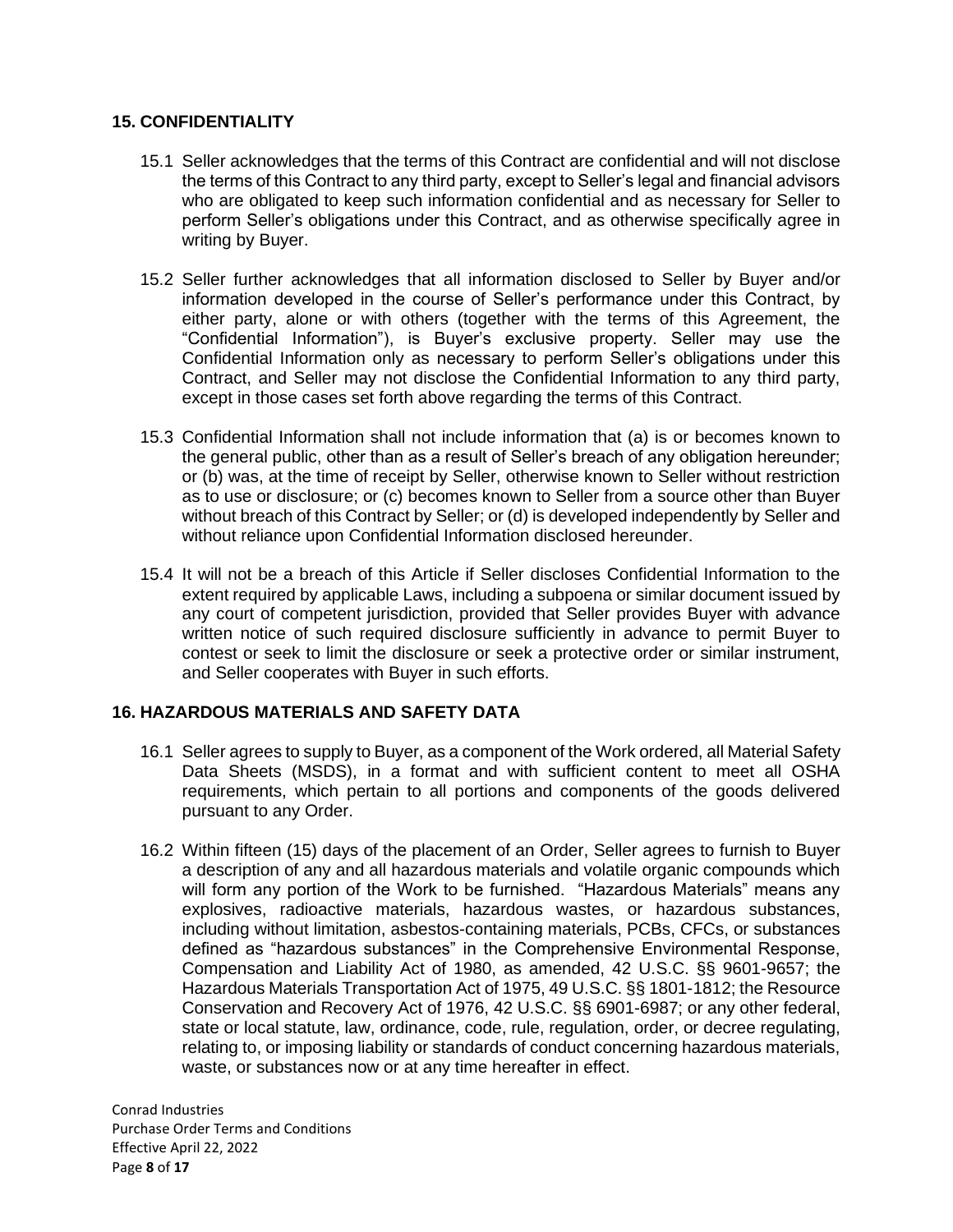### **17. INDEMNIFICATION**

- 17.1 Seller agrees to protect, indemnify, defend and hold harmless Buyer, its partners, officers, agents, employees, parent companies, subsidiaries, affiliates, interrelated companies, customers, indemnitees, successors, assigns, contractors and subcontractors (hereinafter collectively referred to as "Buyer Group") from and against any and all liability, claims, suits, liens, causes of action of every kind and character and any litigation expenses, including costs and attorneys' fees, settlements, judgments, fines and penalties (including punitive damages) for bodily injury, personal injury, emotional or psychological injury, or death brought by any member of Seller Group against Buyer Group, which claims are alleged to be or in fact are related to, incident to, arising out of, in connection with, or resulting from, either directly or indirectly, the Work and/or the acts, omissions and/or presence of Seller, Seller's employees, agents or invitees, and/or Seller's subcontractors and their employees agents or invitees. **Seller agrees to defend and indemnify Buyer Group regardless of whether such claims, demands or suits are occasioned, brought about, or caused in whole or in part by the negligence, whether sole, joint or concurrent, or strict liability of Buyer Group, or by any defect in the property or unseaworthiness of any vessel moored or drydocked on or adjacent to the Premises, regardless of whether such negligence, or strict liability, defect, or unseaworthiness be active or passive, primary or secondary or exist at the time of this Agreement or arises later.** Seller also agrees to indemnify the Buyer Group for all costs, expenses and attorneys' fees expended by Buyer Group in the enforcement of this Agreement. The provisions of this Article shall survive any termination or expiration of this Agreement and completion of Seller's Work and shall protect the Buyer Group whether the loss or damage is suffered away from the Seller's or Buyer's premises or after the Work has ended. The procurement of insurance required under this Agreement shall not in any way reduce or lessen Seller's and its subcontractor's defense and indemnity obligations found in this Article.
- 17.2 Buyer agrees to protect, indemnify, defend and hold harmless Seller, its parent, officers, agents, employees, officers, parent companies, subsidiaries, affiliates, interrelated companies, successors, assigns, contractors and subcontractors (hereinafter and before collectively referred to as "Seller Group") from and against any and all liability, claims, suits, liens, causes of action of every kind and character and any litigation expenses, including costs and attorneys' fees, settlements, judgments, fines and penalties (including punitive damages) for bodily injury, personal injury, emotional or psychological injury, or death brought by any member of Buyer Group against Seller Group, which claims are alleged to be or in fact are related to, incident to, arising out of, in connection with, or resulting from, either directly or indirectly, the Work and/or the acts, omissions and/or presence of Buyer Group. **Buyer agrees to defend and indemnify Seller Group regardless of whether such claims, demands or suits are occasioned, brought about, or caused in whole or in part by the negligence, whether sole, joint or concurrent, or strict liability of Seller Group, or by any defect in the property or unseaworthiness of any vessel moored or drydocked on or adjacent to the Premises, regardless of whether such negligence, or strict liability, defect, or unseaworthiness be active or passive, primary or secondary or exist at the time of this Agreement or arises later.** Buyer also agrees to indemnify the Seller Group for all costs, expenses and attorneys' fees expended by Seller Group in the enforcement of this Agreement. The provisions of this Article shall survive any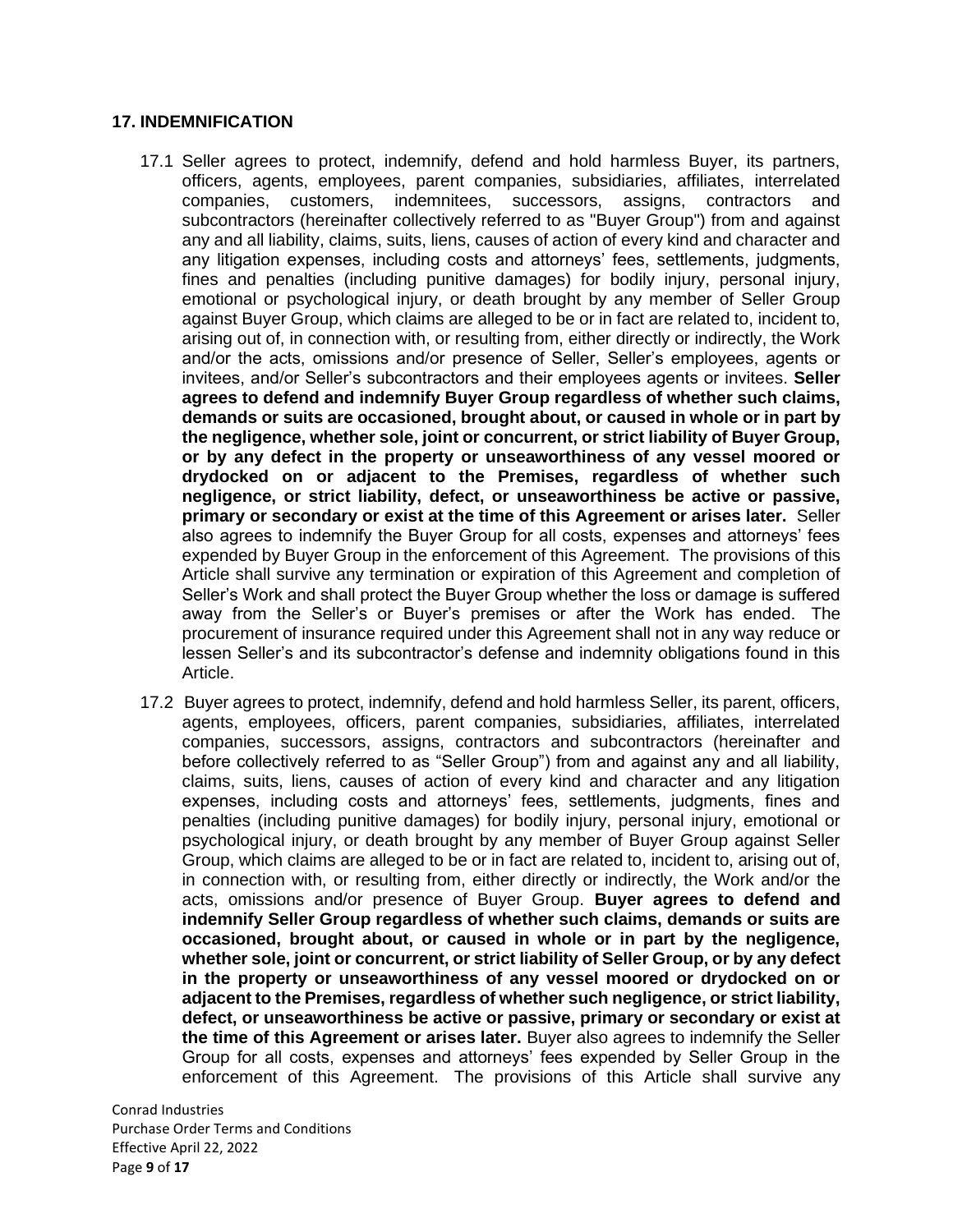termination or expiration of this Agreement and completion of Seller's Work and shall protect the Seller Group whether the loss or damage is suffered away from the Buyer's or Seller's premises or after the Work has ended. The procurement of insurance required under this Agreement shall not in any way reduce or lessen Buyer's and its subcontractor's defense and indemnity obligations found in this Article.

- 17.3 With respect to any third-party claims asserted against Seller Group or Buyer Group arising out of or in connection with the performance of this Contract, each party agrees to indemnify, defend, and hold harmless the other party to the extent attributable to the negligence of the indemnifying party group.
- 17.4 Seller shall discharge at once or bond or otherwise secure against all liens and attachments which are filed in connection with any Work or Access and shall indemnify and save Buyer and the owners of vessels on the Premises and/or the Premises itself harmless from and against any and all loss, damage, injury, liability and costs, including attorney's fees and claims thereof resulting directly or indirectly from such liens and attachments.

#### **18. INSURANCE**

- 18.1 In the event Seller is required to enter Buyer's facilities to perform Work, Seller agrees to carry the following insurance throughout the entire period of this Contract for the benefit of Buyer, its customers and persons for whom Buyer and its contractors are performing work or furnishing services for any reason at any time, and the respective officers, directors, employees, contractors, agents, and parent, subsidiary and affiliated companies of all of the foregoing (collectively the "Buyer Group"):
	- **18.1.1 Worker's Compensation** insurance that complies with the laws of every state in which Work is performed and which includes an endorsement providing coverage required by the U.S. Longshoremen's and Harbor Workers' Compensation Act, as amended. Such insurance shall be endorsed as primary to and non-contributory with any insurance carried by Buyer Group, shall waive underwriters' rights of subrogation against Buyer Group, and shall be endorsed to treat an "*in rem*" claim as a claim against the employer. Such insurance shall also contain an alternate/statutory employer endorsement naming Buyer Group as alternate and statutory employers and providing coverage to Buyer Group as alternate and/or statutory employers.
	- **18.1.2 Employer's Liability** insurance with limits of not less than \$1,000,000 each accident, each employee. Such insurance shall be endorsed to provide maritime liability coverage including, but not limited to, coverage for claims under the Jones Act, General Maritime Law, Death on the High Seas Act, Outer Continental Shelf Lands Act and state law incorporated thereby. Such insurance shall name Buyer Group as additional insureds, shall be endorsed as primary to and non-contributory with any insurance carried by Buyer Group, shall be endorsed to treat an *"in rem"* claim as a claim against the employer, and shall waive underwriters' rights of subrogation against Buyer Group.
	- **18.1.3 Business Automobile Liability** insurance with combined bodily injury and property limits of not less than \$1,000,000 each occurrence, including coverage

Conrad Industries Purchase Order Terms and Conditions Effective April 22, 2022 Page **10** of **17**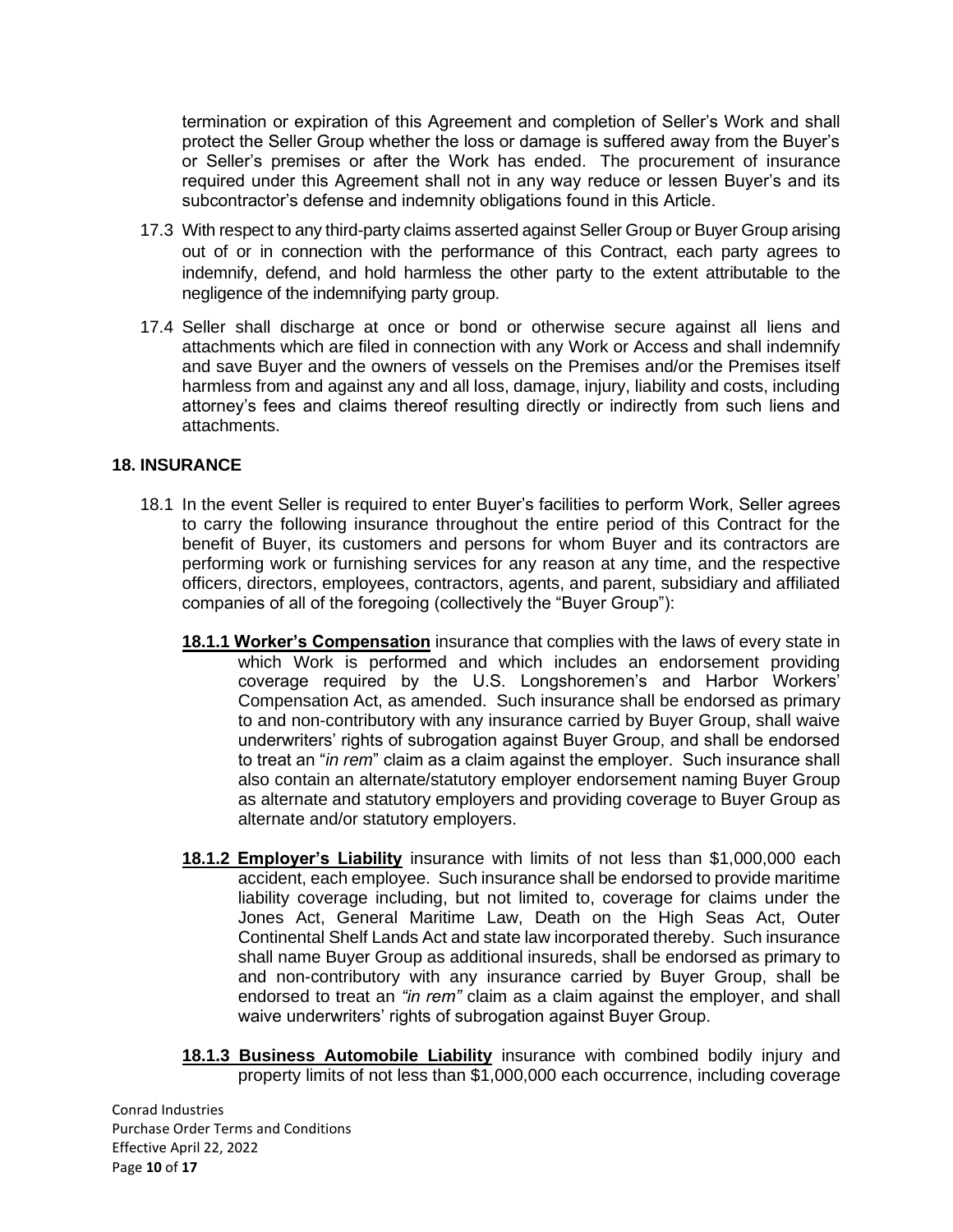for all owned, non-owned and hired vehicles for operations conducted by Seller in all jurisdictions, both foreign and domestic. Such insurance shall name Buyer Group as additional insureds, shall be endorsed as primary to and noncontributory with any insurance carried by Buyer Group and shall waive underwriters' rights of subrogation against Buyer Group.

- **18.1.4 Comprehensive General Liability** insurance under the occurrence form with limits of not less than \$1,000,000 combined single limits, providing coverage for, among other things, bodily injury, illness, and property damage. Such insurance shall delete all watercraft, Insured's Work/Product, Impaired Property and Pollution exclusions, and shall be endorsed to provide products/completed operations coverage, ship repairers' coverage*, "in rem"* coverage and contractual liability coverage (including coverage for the defense and indemnity obligations undertaken in Article 17 hereof). Such insurance shall also name Buyer Group as additional insureds, shall be endorsed as primary to and non-contributory with any insurance carried by Buyer Group and shall waive underwriters' rights of subrogation against Buyer Group.
- **18.1.5 Hull Insurance** If Seller rents, leases or utilizes vessels, barges or other marine equipment and/or marine services hereunder, Seller, in addition to all other insurance coverages required herein, shall carry Hull insurance on the vessels, barges and other marine equipment to the full value thereof, Protection & Indemnity insurance with primary limits of \$1,000,000 per occurrence, tower's legal liability for tugboats utilizing primary limits of \$1,000,000 per occurrence, and excess liability coverage in the amount of \$10,000,000 over and above the P&I and tower's liability primary limits. Such insurance shall be endorsed to waive all "owner" and "as owner of" clauses and any other clauses that purport to limit insurers' coverage obligation to the value of the vessel. Such insurance shall also name Buyer Group as additional insureds, shall be endorsed as primary and non-contributory with any insurance carried by Buyer Group and shall waive underwriters' rights of subrogation against Buyer Group.
- **18.1.6 Excess Liability insurance** coverage with limits of at least \$5,000,000 in excess of the coverages set out in this Article.
- 18.2 All insurance required under this Contract shall be carried by Seller with insurance companies rated not less than Best's "A-VII" or which are otherwise acceptable to Buyer per written confirmation. Seller agrees to furnish Buyer with certificates of insurance evidencing the above coverage. All of the policies referenced in this Contract shall provide at least thirty (30) days written notice of cancellation of policy or of any other material change that would reduce the insurance or liability of the respective policies. All policies shall be endorsed and/or written to afford the Buyer Group no less coverage than that provided to the named insured, and shall not limit coverage based on the completion of Seller's operations or the existence of Buyer Group's fault or strict liability. If Seller employs any subcontractors, then Seller will require that Seller's subcontractors obtain the same insurance policies and conditions in favor of Buyer Group.
- 18.3 If any of the policies of insurance required above fail to afford coverage to the Buyer Group for any reason, Seller shall assume the role of insurer.

Conrad Industries Purchase Order Terms and Conditions Effective April 22, 2022 Page **11** of **17**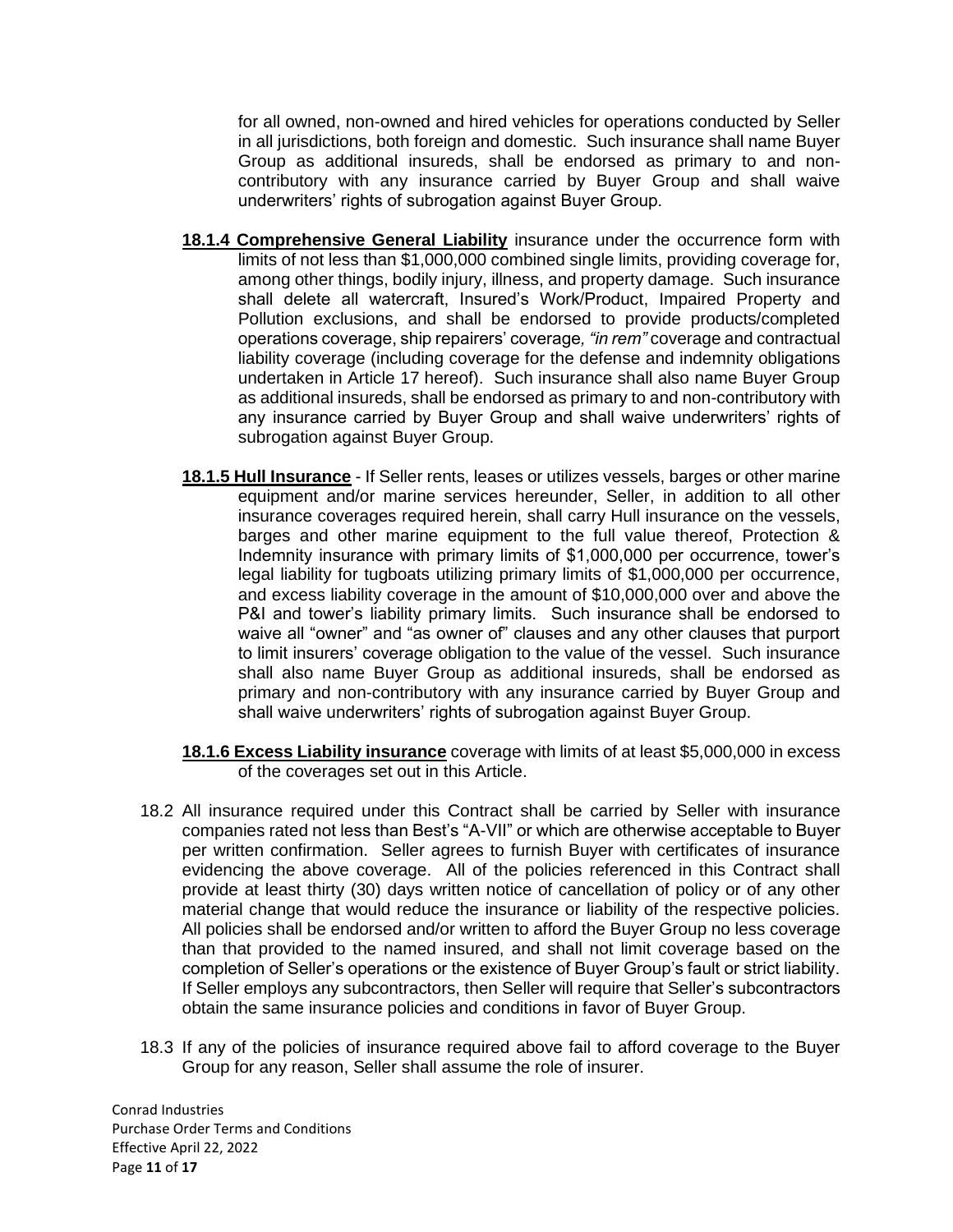18.4 Seller's compliance, or its failure to comply, with the insurance provisions of this Contract shall not relieve or limit its obligation to indemnify or hold the Buyer Group harmless where and to the extent so required by the provisions of this Contract.

#### **19. DISPUTES**

- 19.1 Any dispute that may arise under or in connection with this Contract or any Order with respect to the rights, duties or obligations of the parties hereto shall be submitted in writing for resolution to Buyer's Authorized Purchase Representative. The parties will attempt to resolve the issue(s) involved by discussion and mutual agreement as soon as practicable, and will involve the participation of senior executive management.
- 19.2 If a dispute cannot be resolved to both parties' mutual satisfaction, after good faith negotiations, within ninety (90) calendar days from the date the written claim is received by Buyer's Authorized Purchase Representative, or such additional time as the parties may agree upon, in writing, either party may bring suit in the 24<sup>th</sup> Judicial District Court for the Parish of Jefferson, State of Louisiana, or U.S. District Court for the Eastern District of Louisiana. Seller consents to personal jurisdiction for this purpose.
- 19.3 Pending any prosecution, appeal, or final decision referred to in this article, or the settlement of any dispute arising under this Contract or any Order, Seller shall proceed diligently, as directed by Buyer, with the performance of the Contract or Order.

### **20. TERMINATION FOR DEFAULT**

- 20.1 The following events shall constitute events of default by Seller:
	- 20.1.1 There is filed by or against Seller in any court a petition in bankruptcy or insolvency or for reorganization or for the appointment of a receiver or trustee of all or a portion of Seller's property;
	- 20.1.2 Seller makes an assignment for the benefit of creditors or petitions for or enters into an agreement or agreements with its creditors, and by reason of any of these events Seller's obligations under this Contract are assigned to or are to be performed by a person other than Seller;
	- 20.1.3 Seller materially fails to execute or perform the Work in accordance with the Contract;
	- 20.1.4 Seller materially disregards laws, ordinances, rules, regulations or orders of any public authority having jurisdiction over the Work;
	- 20.1.5 Delay in the delivery of any Work for a period of fifteen (15) or more days, except for excusable delay as defined in Article 8.3 herein;
	- 20.1.6 Seller fails to perform any other material provision of this Contract;
	- 20.1.7 Seller is proposed for debarment or suspension, or is subject to a final decision for suspension or debarment from any federal agency or department for any reason.

Conrad Industries Purchase Order Terms and Conditions Effective April 22, 2022 Page **12** of **17**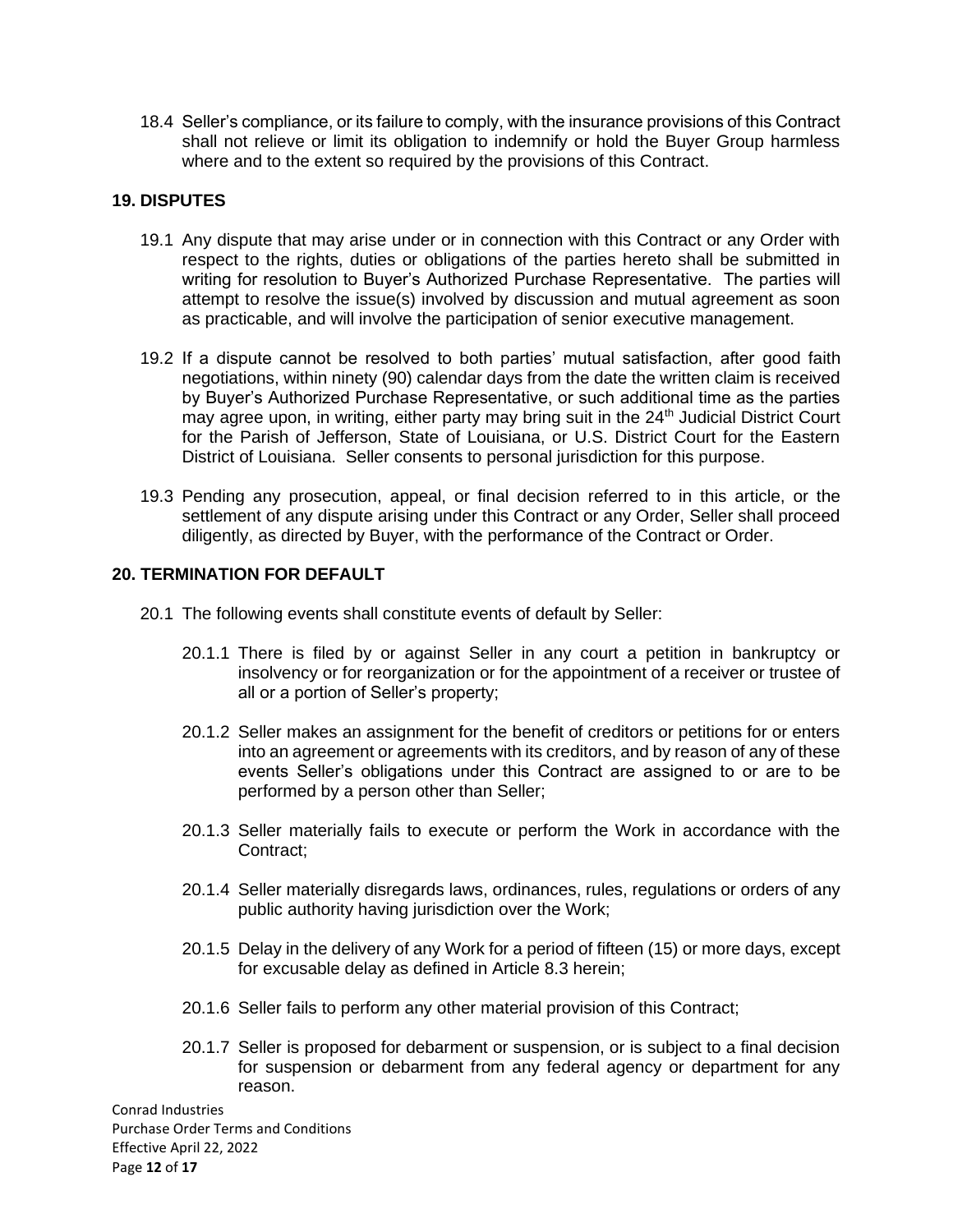- 20.2 If an event of default occurs, then Buyer, by giving written notice of any such event to Seller, in addition to and without prejudice to any other remedies it may have, may terminate this Contract and/or any Order and complete the Work as Buyer sees fit. Upon notification of Buyer's termination of this Contract or any Order, Seller shall promptly undertake, at its sole cost, to collect all documents, drawings, data and specifications in its possession and related to the Work, and shall provide these documents to Buyer no later than ten (10) days of Buyer's notice of default.
- 20.3 For any work completed at the time of default, the warranty provisions of this Contract shall be in full force and effect.
- 20.4 Buyer shall be obligated to pay to Seller for any Work performed or delivered through the date of notice of termination, less any amounts previously paid by Buyer for such Work. Seller shall be obligated to pay Buyer the costs necessary to complete the Work which are in excess of the Contract price.

### **21. TERMINATION FOR CONVENIENCE**

- 21.1 Buyer reserves the right to terminate this Contract, or any order, for its convenience. Buyer shall terminate by delivering to Seller written notice of termination specifying the extent of the termination and the effective date.
- 21.2 In the event of such termination, Seller shall immediately stop all Work and shall immediately cause any and all of its suppliers and subcontractors to cease Work. Subject to the terms of this Contract, Seller shall be paid a percentage of the Contract price reflecting the percentage of the Work performed prior to the notice of termination, plus reasonable charges Seller can demonstrate to the satisfaction of Buyer using its standard record keeping system have resulted from the termination. Seller shall not be paid for any Work performed or costs incurred which reasonably could have been avoided.
- 21.3 In no event shall Buyer be liable for lost or anticipated profits, or unabsorbed indirect costs or overhead, or for any sum in excess of the total Contract price. Seller's termination claim shall be submitted within ninety (90) days from the effective date of termination.
- 21.4 Seller shall continue all Work not terminated.

### **22. ACCESS TO BUYER'S FACILITY**

- 22.1 Provided Seller has met the insurance requirements set forth in Article 18 herein, Seller may access, enter, board and/or utilize Buyer's Premises, which is defined as the premises of Buyer, its customers, or other third parties where Work is being performed.
- 22.2 Seller's access to the Premises is conditioned on Seller's agreement to and compliance with the following: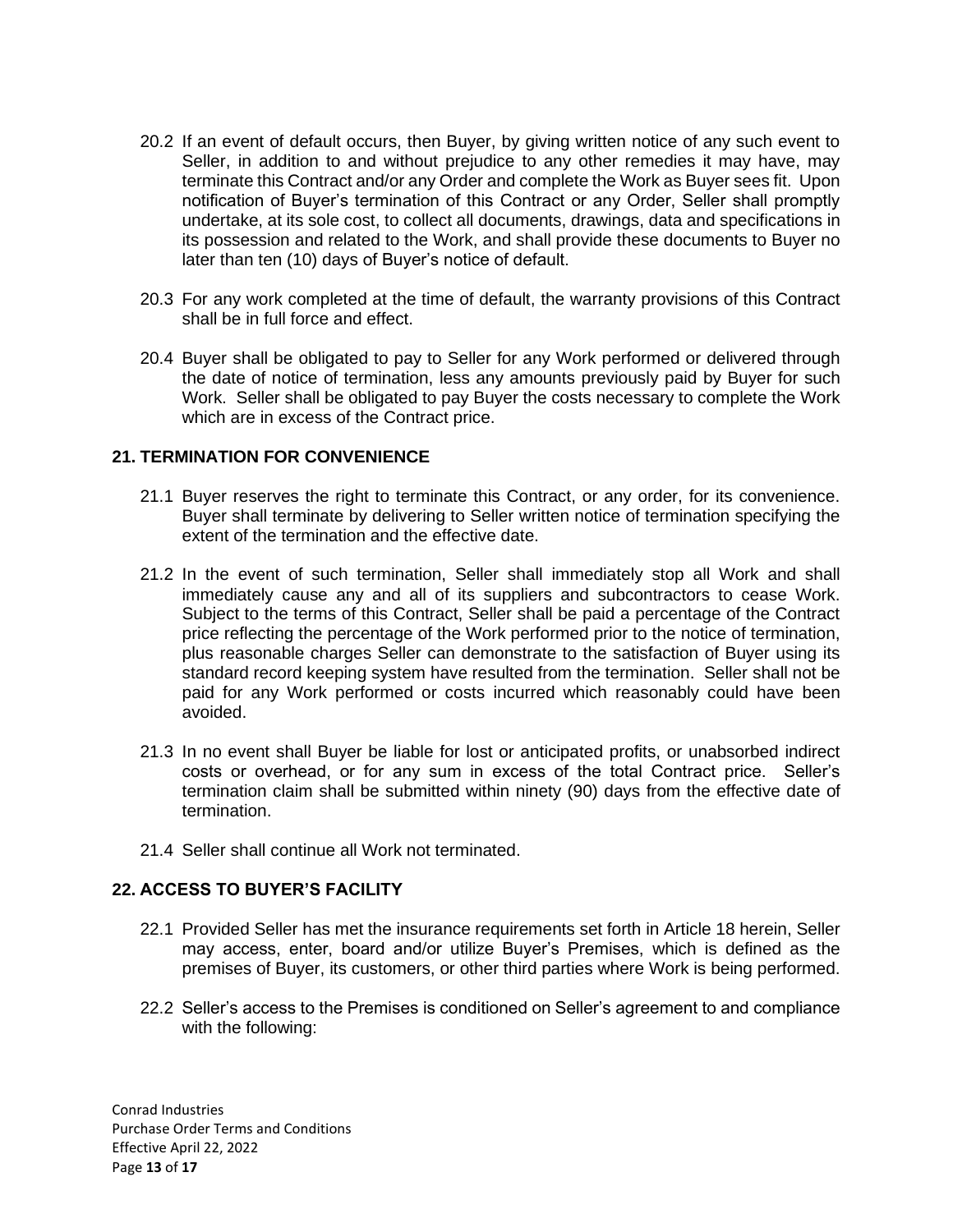- 22.2.1 Seller agrees to use its vehicle(s) on the Premises at its own risk and agrees that Buyer will not be responsible for damage to Seller's vehicle(s) as the result of normal operations, such as blasting, painting, road oiling, etc*.*
- 22.2.2 Seller shall ensure that Seller personnel working on the Premises comply with any on-premises policies and: (a) do not bring weapons of any kind onto Premises; (b) do not manufacture, sell, distribute, possess, use or be under the influence of controlled substances or alcoholic beverages while on Premises; (c) do not possess hazardous materials of any kind on the Premises without Buyer's authorization; (d) remain in authorized areas only; (e) do not conduct any non-Buyer related business activities (such as interviews, hirings, dismissals or personal solicitations) on Premises; (f) do not send or receive non-Buyer related mail through Buyer's or third party's mail systems; (g) do not sell, advertise or market any products or memberships, distribute printed, written or graphic materials on Premises without Buyer's written permission or as permitted by law; and (h) follow instruction from Buyer in the event of an actual or imminent safety or environmental hazard on Premises.
- 22.2.3 Seller, at its expense, shall keep and maintain equipment furnished by Buyer in good condition, and upon the termination of the use of such equipment, return the same to Buyer in as good condition as when received, subject, however to ordinary wear and tear. If possible and practical to do so, Seller shall examine, before using, all materials, equipment and supplies furnished by Buyer and will report to Buyer any defects therein in time to allow Buyer to replace same without delaying the Work.
- 22.2.4 Seller guarantees that all tools and equipment will be furnished, and all Work will be performed in strict accordance with all applicable federal, state and local laws, rules, regulations, orders and ordinances. In the event Seller's equipment, or use thereof, does not comply with the Federal Occupational Safety and Health Act (OSHA) standards and regulations, Seller shall be solely responsible for any fines or penalties that may be imposed. Seller is responsible for loss or damage to Seller's equipment.
- 22.2.5 Seller shall promptly notify Buyer and provide a report of any accidents or security incidents involving loss of or misuse or damage to Buyer, customer, or third party intellectual or physical assets, and all physical altercations, assaults, or harassment.
- 22.2.6 Seller shall conduct the Work in a manner that will prevent any pollution or other damage to the environment and shall observe and obey any and all applicable international, national, state and local environmental laws, rules, regulations, and any other applicable rules and standards issued for the protection of the environment. Seller shall be fully responsible for any and all losses, liabilities, claims, demands, debts, damages, fines, penalties, causes of action, suits, expenses and costs of any nature whatsoever (collectively "Losses") arising from or in any way related to any actual or threatened pollution, spills, contamination, discharge or other environmental damage caused directly or indirectly by the activity of Seller or its employees and agents in, on or around Buyer's premises. Seller shall indemnify and hold harmless Buyer Group from and against any and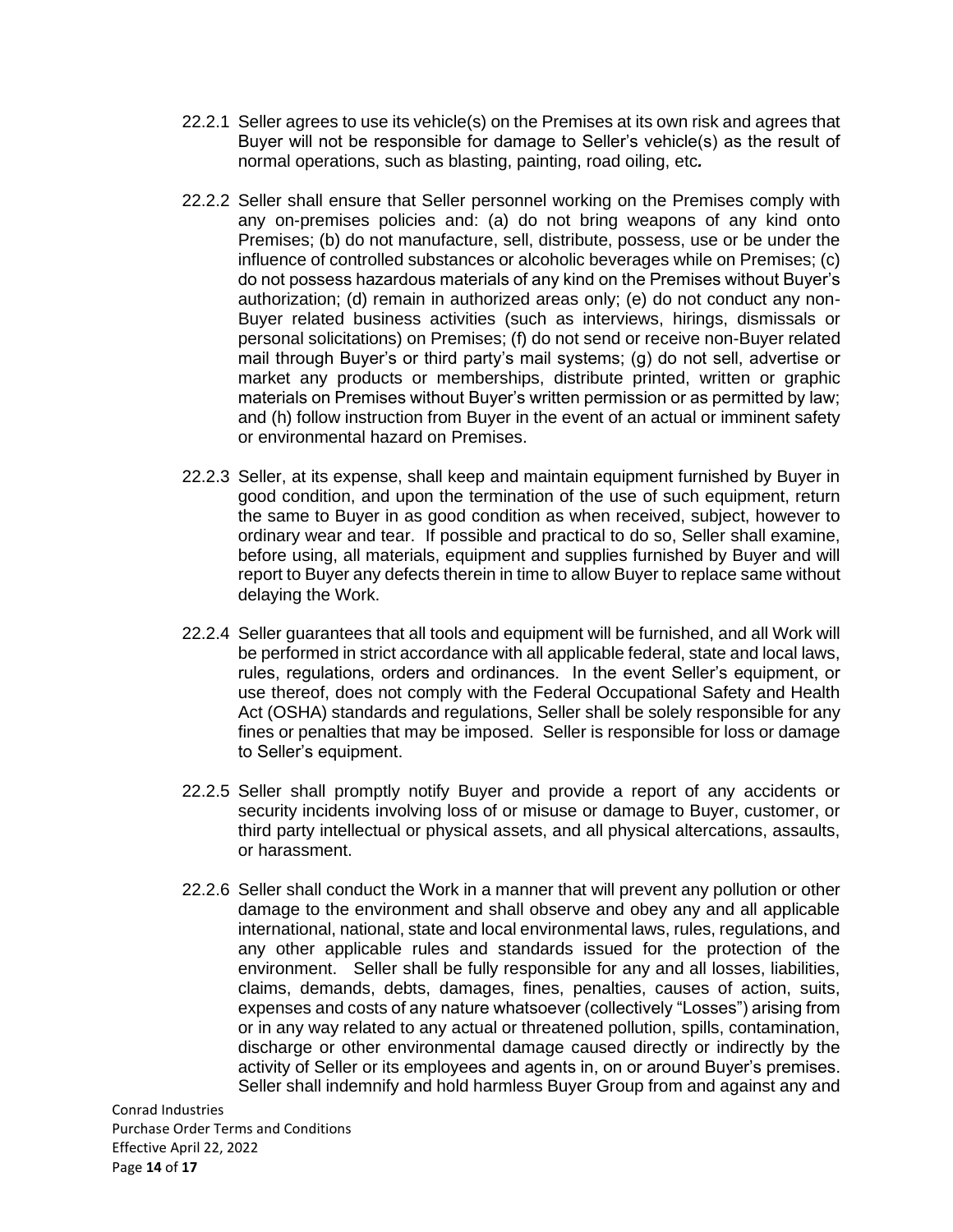all Losses directly or indirectly arising out of such threatened or actual pollution, spills, contamination, discharge or other environmental damages caused by the activity of Seller or its employees or agents in, on or around Buyer's premises.

- 22.2.7 All persons, property, and vehicles entering or leaving Premises are subject to search.
- 22.2.8 Seller shall ensure that Seller personnel: (a) do not remove Buyer, customer, or third party assets from Premises without Buyer authorization; (b) use Buyer, customer, or third party assets only for purposes of this Contract; (c) only connect with, interact with or use computer resources, networks, programs, tools or routines authorized by Buyer; and (d) do not share or disclose user identifiers, passwords, cipher keys or computer dial port telephone numbers. Buyer may periodically audit Seller's data residing on Buyer, customer or third party assets on Premises.
- 22.2.9 Seller shall immediately report to Buyer all emergencies (e.g., medical, fire, spills or release of any hazardous material) and non-emergency incidents (e.g., jobrelated injuries or illnesses) affecting the Work. Seller shall provide Buyer with a copy of any reports of such incidents Seller makes to governmental authorities.
- 22.3 Buyer may, at its sole discretion, have Seller remove any specified employee of Seller from Premises and require that such employee not be reassigned to any Premises under this Contract.
- 22.4 Violation of this Article may result in termination of this Contract in addition to any other remedy available to Buyer at law or in equity. Seller shall reimburse Buyer, customer, or third party for any unauthorized use of Buyer, customer, or third party assets.

## **23. COMPLIANCE WITH LAWS/REGULATIONS**

- 23.1 Seller shall comply with all international, national, state, provincial, district and local laws, rules, orders, statutes, ordinances and regulations of all governmental authorities (including agencies and commissions as applicable) ("Laws") applicable to and/or with jurisdiction over its performance hereunder and its business.
- 23.2 Without limiting the foregoing, if Seller (including, if applicable, any affiliate, subdivision or similar entity providing Products hereunder), is domiciled in the United States ("United States Seller"), Seller will comply with (a) Executive Order 11246, as amended, 38 USC 4212 on the Vietnam Era Veterans Readjustment Assistance Act of 1974, Section 503 of the Rehabilitation Act of 1973, as amended, and the regulations at 41 CFR Part 60-1 through 60-60, 60-250, and 60-71, the Civil Rights Act of 1964, and all other Laws regarding wages, hours, materials, price regulations and renegotiation provisions, and other matters, whether or not specifically mentioned herein; (b) the Occupational Safety and Health Act of 1970 and all pertinent state occupational safety and health Laws such as "Right-to-Know" regulations.
- 23.3 Without limiting the foregoing, if Seller is not a United States Seller, Seller will comply with all applicable laws of all applicable jurisdictions regarding non-discrimination in hiring and employment opportunities, workplace safety and occupational health, wages,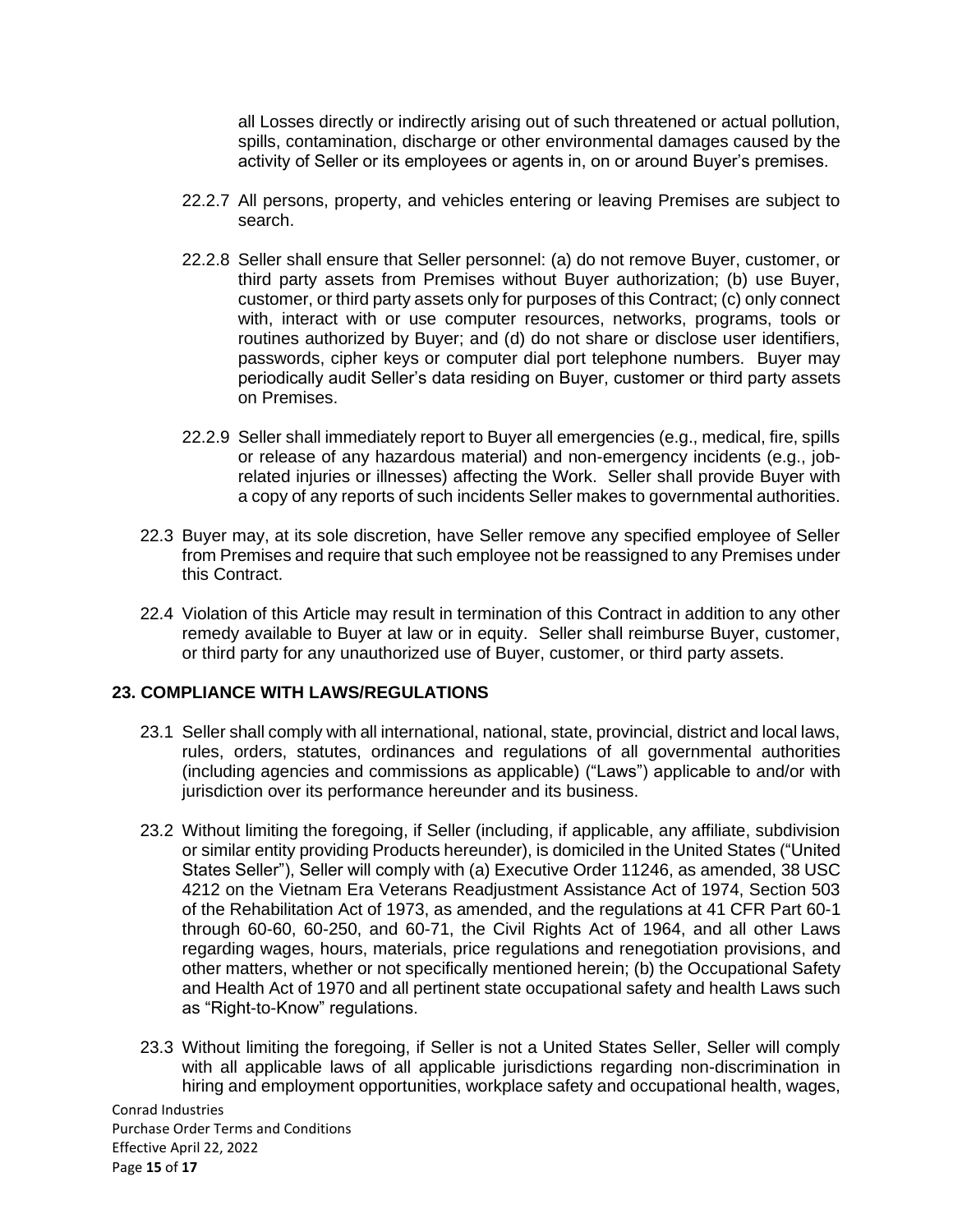hours, materials, price regulations and renegotiation and all disclosures (including by posting) required under such Laws to notify employees and applicants for employment of their rights and Seller's obligations.

- 23.4 Equal Employment Opportunity Certification: United States Sellers. Unless exempted by Presidential Executive Order 11246 and applicable regulations, each United States Seller:
	- a. Certifies that (i) it does not discriminate against any employee or applicant for employment because of race, color, religion, sex, national origin, or any other basis prohibited by Laws; and (ii) it will take, before providing Products hereunder, or has taken, affirmative action to ensure that applicants are employed, and that employees are treated during employment, without regard to their race, color, religion, sex, or national origin. Such affirmative action will include, but not be limited to the following: employment, promotion, demotion, transfer, recruitment or recruitment advertising, layoff or termination, rates of pay or other forms of compensation, and selection for training, including apprenticeship.
	- b. Will post in conspicuous places, available to employees and applicants for employment, notices to be provided under applicable Laws, setting forth the provisions of this nondiscrimination clause.
	- c. If requested, will execute Buyer's Equal Employment Opportunity Agreement and Certification.

### **24. INTELLECTUAL PROPERTY**

- 24.1 **Seller warrants that the Work performed or delivered under this Contract will not infringe or otherwise violate the intellectual property rights of any third party in the United States or in any foreign country. Seller shall defend, indemnify and hold harmless Buyer, its officers, directors, employees, consultants, agents, affiliates, subsidiaries and parent companies and customers from and against all losses, costs, claims, causes of action, damages, liabilities, and expenses, including attorney's fees, all expenses of litigation and/or settlement, and court costs, arising out of any action by a third party that is based upon a claim that the Work performed or delivered under this Contract infringes or otherwise violates the intellectual property rights of any person or entity.**
- 24.2 Seller agrees that Buyer shall have a limited, irrevocable, nonexclusive, world-wide, royalty-free license to make use of the Work performed or delivered under the Contract in the performance of its contract obligations with its customer.

### **25. GOVERNING LAW/JURISDICTION**

25.1 This Contract will be construed under and governed by the substantive laws of the State of Louisiana, as if entirely made therein, without regard to its conflicts of laws provisions. Any claim arising under or in connection with this Contract between the parties, including as to its existence, breach, validity, and/or Products or Services or Work supplied, will be adjudicated exclusively in the courts of the State of Louisiana. The Parties hereto